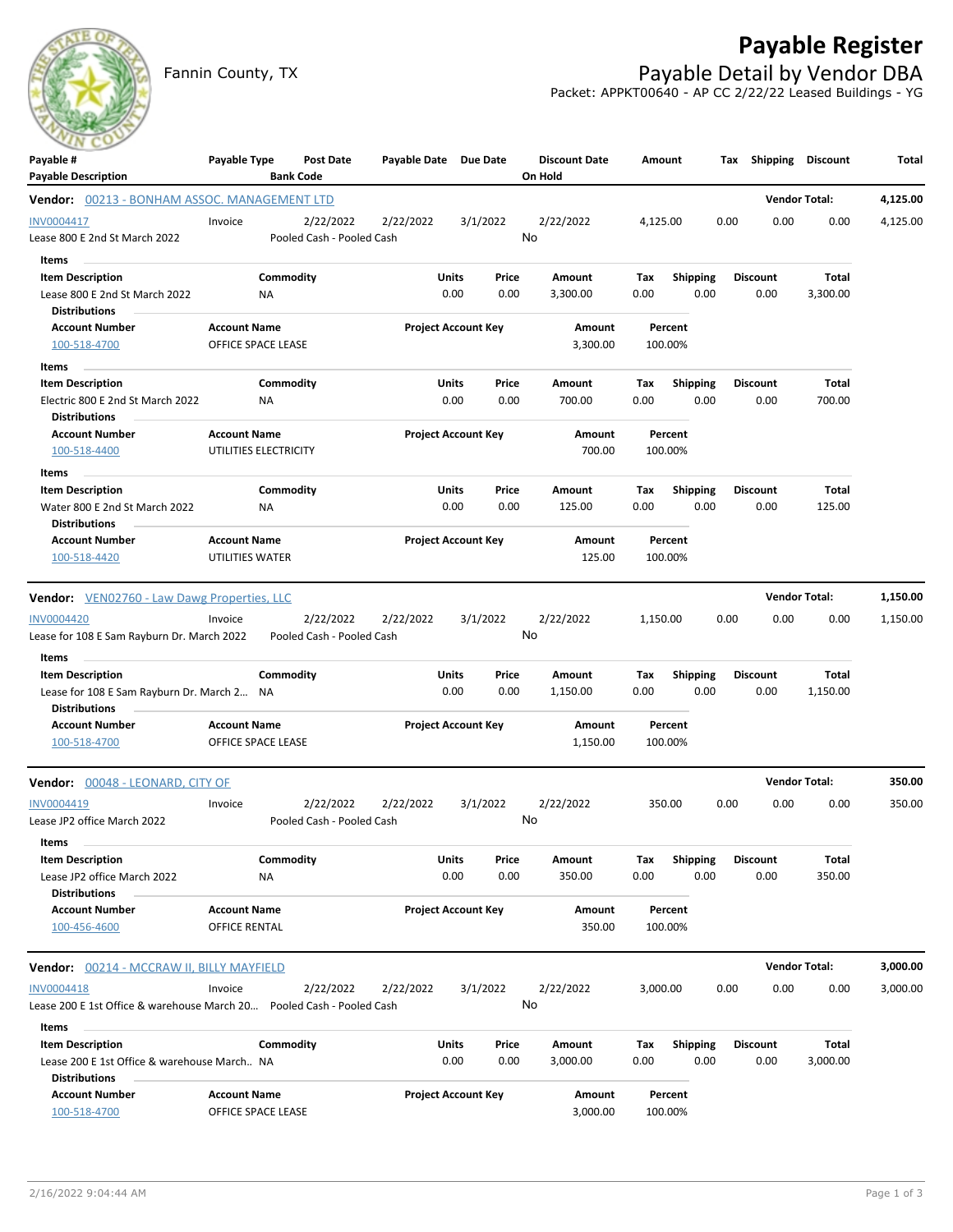## Payable Summary

| Type    | Count               | Gross    | Tax  | <b>Shipping</b> | <b>Discount</b> | <b>Total</b> | <b>Manual Payment</b> | <b>Balance</b> |
|---------|---------------------|----------|------|-----------------|-----------------|--------------|-----------------------|----------------|
| Invoice |                     | 8.625.00 | 0.00 | 0.OC            | 0.00            | 8,625.00     | 0.00                  | 8,625.00       |
|         | <b>Grand Total:</b> | 8,625.00 | 0.00 | 0.00            | 0.00            | 8,625.00     | 0.00                  | 8,625.00       |